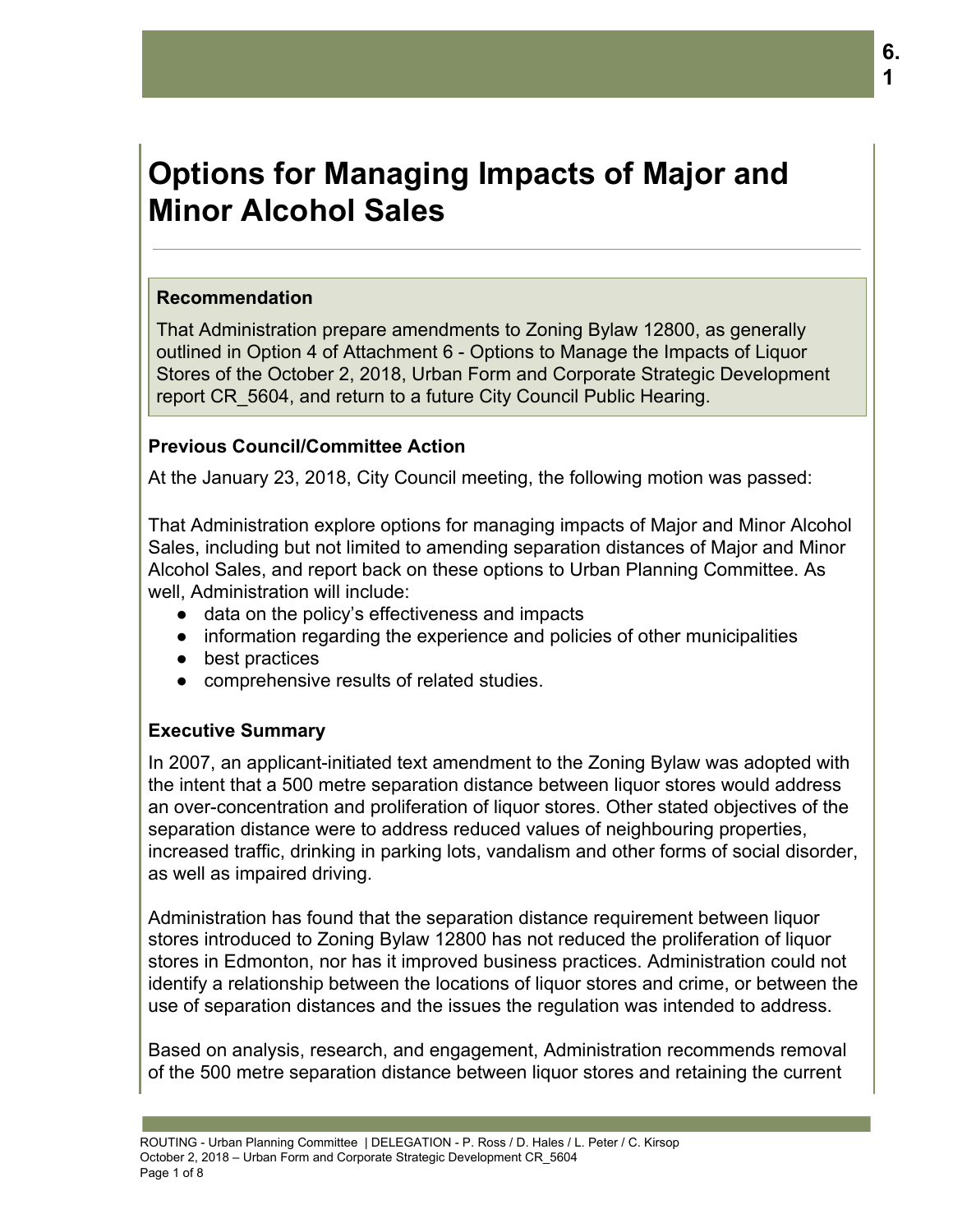100 metre separation distance from parks and schools. This is Administration's recommended option of several possible options outlined in the report.

#### **Report**

Since the privatization of liquor stores in Alberta in 1994, the number of liquor stores operating in Edmonton has increased by approximately 2.28 liquor stores per 10,000 people (225 stores). In 2007, at the request of the Alberta Liquor Store Association, Zoning Bylaw 12800 was amended to require a 500 metre separation distance between liquor stores, with the stated reasons for the regulation being:

- a proliferation of, and excessive competition among, liquor stores
- criminal activity
- vandalism, fights, drinking and driving, and drinking in parking lots
- devaluation of adjoining properties
- protection of nearby residential areas

Since 2007, multiple amendments to Zoning Bylaw 12800 have relaxed or created flexibility in the separation distance requirements for liquor stores, including:

- removing the separation distance requirements from the Use definitions; so that a Development Officer could vary a separation distance regulation
- opportunities for liquor stores to relocate within their 500 metre separation distance, to accommodate renovations of an existing location or to construct a store at a new location; and
- limiting the ability of the Development Officer to vary separation distances and introducing exemptions to the 500 metre rule, for large sites in suburban areas.

Details on the history of the liquor store related amendments to Zoning Bylaw 12800, are found in Attachment 1 - History of Zoning Bylaw 12800 Alcohol Sales Regulations.

Although the 500 metre separation distance for liquor stores has dispersed new liquor stores, its effectiveness to mitigate impacts related to social disorder has not been proven. One of the concerns with the separation distance is that it restricts competition among liquor stores and enables a false monopoly for existing retailers. Reduced competition decreases the incentive for businesses to operate using good business practices. The 500 metre regulation creates a monopoly where only one liquor store may operate, and is the only one serving the area, regardless of consumer preferences.

#### **Impacts and Effectiveness of Zoning Bylaw 12800 Regulations**

Administration undertook analysis of liquor store locations and their impact on property values, parking impacts, and crime. This analysis is found in Attachment 2 - Liquor Store Impact Analysis.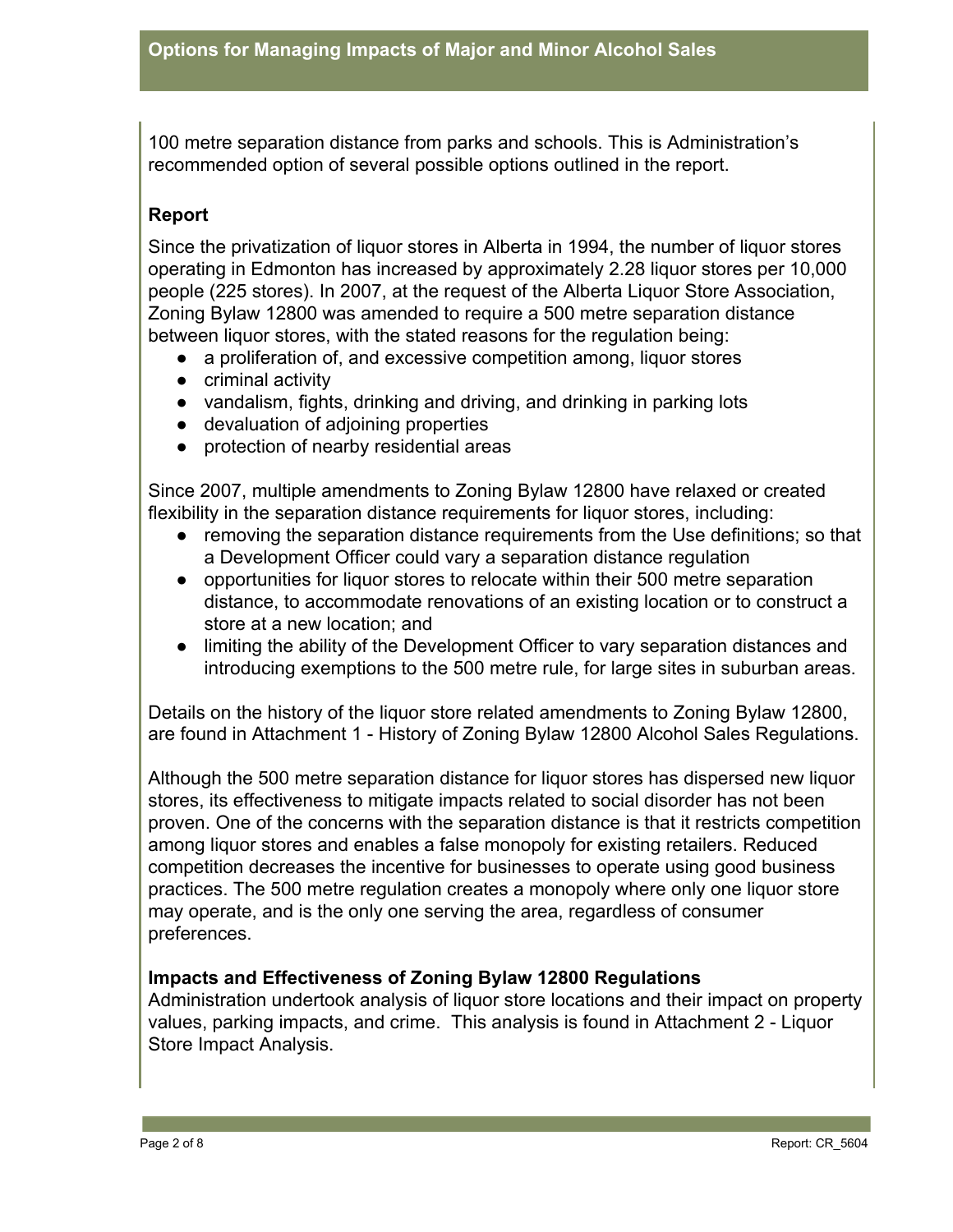Based on the analysis, it does not appear that liquor stores have a negative impact on property values, and seldom generate parking impacts. High parking requirements for alcohol sales predate the privatization of liquor stores. At a time when there were only 25 liquor stores in the city, the parking demand was high. With liquor stores now distributed evenly across the city, liquor stores no longer generate more parking than other retail establishments. Furthermore, changing mobility trends, along with the emergence of e-commerce and smartphone applications that allow users to order liquor for home delivery, provide alternative options for consumers to access liquor products.

The separation distances have dispersed the majority of liquor stores approved since 2007, although the overall number of liquor stores has continued to increase, and no existing area of concentration has seen a significant decrease in the number of liquor stores. In some areas, the concentration of liquor stores has increased as a result of approvals issued by the Subdivision and Development Appeals Board.

In reviewing crime maps, it appears that a stronger correlation can be made between the social vulnerability of an area and certain types of crime than with the locations of liquor stores. Some neighbourhoods with a low number of liquor stores experience relatively higher rates of certain types of crimes, while some neighbourhoods with a high number of liquor stores experience relatively low rates of crime.

Administration suggests that zoning is not an effective tool for limiting the availability and consumption of a regulated substance. Zoning regulates the use of land, and the shape and location of development. It is not intended to regulate a specific type of product.

#### **Jurisdiction Comparison**

Administration reviewed land use policies for liquor stores in Alberta municipalities with populations greater than 50,000, as well as those within the greater Edmonton region. Administration also reviewed municipalities across Canada, although comparisons were more challenging due to the significant variability of provincial regulations. For example, in Montreal, grocery stores, corner stores and gas station convenience stores may sell beer and wine until 11:00 PM, therefore liquor stores are not a specific land use category.

The reviews identified that within Alberta, other than Edmonton, only Calgary and Beaumont require a minimum separation distance between liquor stores. Some municipalities define Liquor Stores in their bylaws and then selectively allow the use in various zones; while Lethbridge, Medicine Hat and Stony Plain do not distinguish liquor stores from general retail use.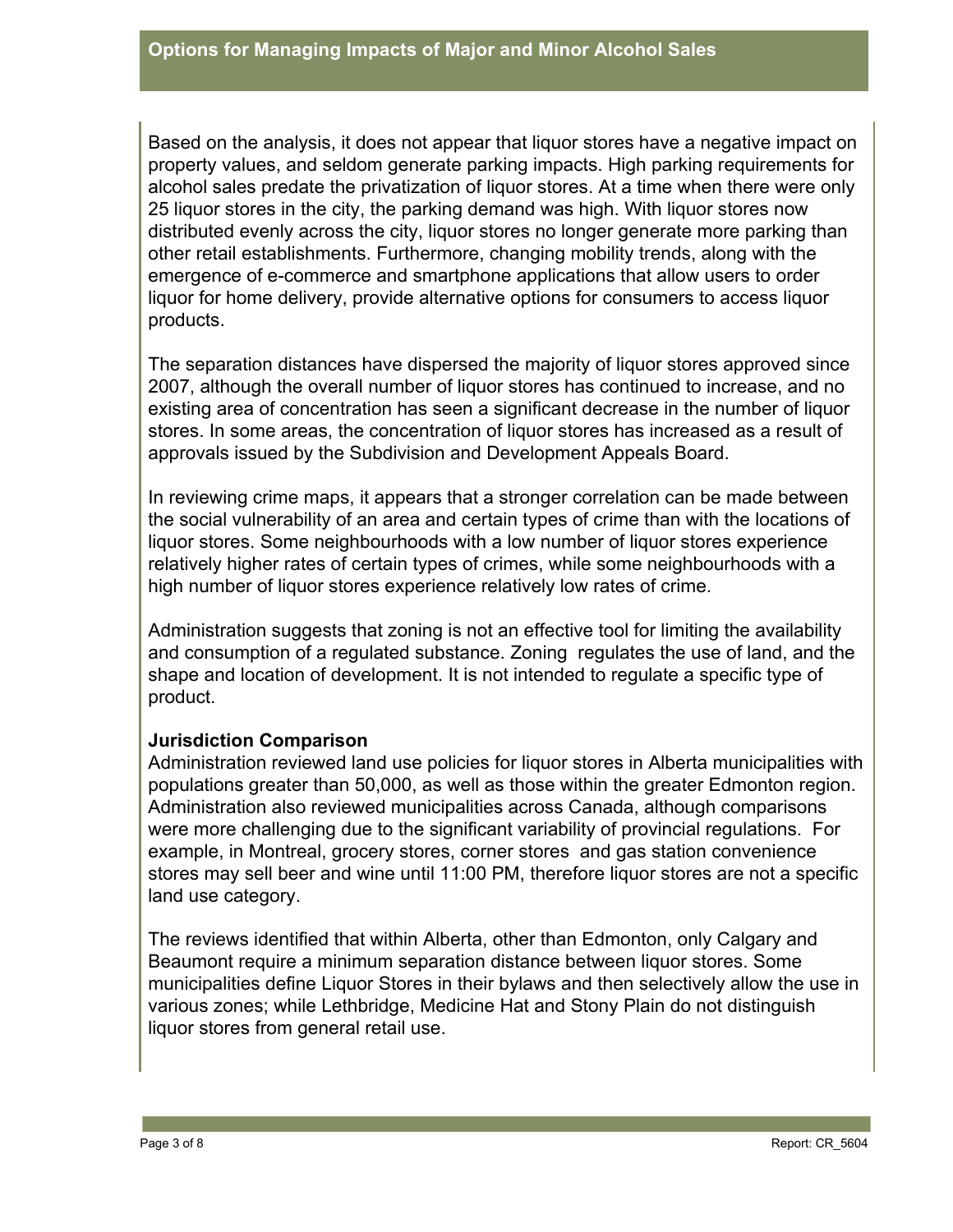Review of separation distances required between liquor stores in other cities across Canada found that, in general, liquor stores are regulated through provincial legislation. For more information on land use policies for liquor stores in other municipalities, please refer to Attachment 3 - Jurisdiction Comparison.

#### **Literature Review and Related Studies**

Administration conducted a literature review of academic and peer reviewed articles and studies on the impacts associated with liquor stores. The review identified that availability and access to alcohol are related to increased alcohol consumption and health-related impacts. Of the studies reviewed, availability and access includes the physical location of liquor stores, hours of operation, and the price of liquor.

One of the more frequently-referenced studies, *Strategies to Reduce Alcohol-Related Harms and Costs in Canada: A Comparison of Provincial Policies* (2013) identifies a number of initiatives, in addition to regulating physical availability of alcohol, that provincial governments can take to reduce harms from alcohol consumption. For more information on the research, please refer to Attachment 4 - Literature Review.

#### **Engagement with Stakeholders**

Through engagement with stakeholders, four themes related to addressing the impact of liquor stores emerged: consumption, operations, appearance, and land use.

Stakeholders identified occasions where they have observed operators over-serve customers, change prices and product displays on "cheque day" to target vulnerable populations, and cover windows with posters, bars, rollshutters or the back side of wall displays. They noted that the Alberta Gaming and Liquor Commission could manage impacts by holding liquor store operators more accountable to the Alberta Liquor and Gaming Act, and that more education and awareness of the provincial requirements would deter predatory business practices.

Stakeholders indicated a need for clear and simple regulations, improved design regulations, and a willingness to explore a context-based approach to the separation distance requirements. Stakeholders indicated support for more opportunities in the downtown, while service providers that work with vulnerable populations indicated support of a buffer between new liquor stores downtown and service providers and shelters in nearby areas.

All stakeholders indicated strong support for retaining 100 metre separation distance requirements from parks and schools, to the extent that this provision would be 'non-negotiable.' For further information on the discussions held with stakeholders, please refer to Attachment 5 - What We Heard Report Summary.

# **Best Practices**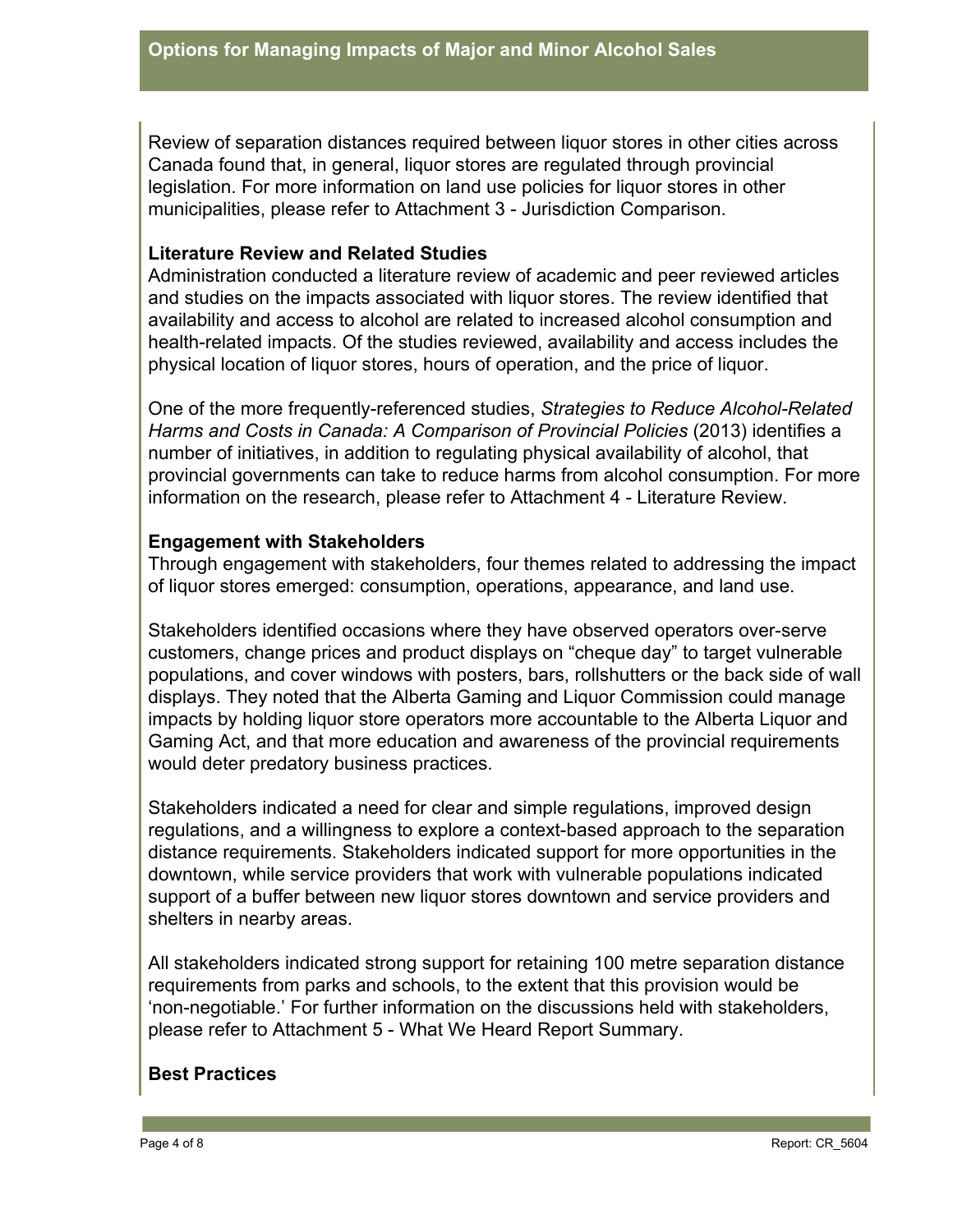#### *Non-Zoning Options to Manage Impacts*

Administration has identified a number of existing tools the City has to regulate the real and perceived impacts associated with liquor stores. These tools include the Community Standards Bylaw 14600, the Public Places Bylaw 14614, and the Parkland Bylaw 2202, which can address safety, minimum property standards, and social disorder in public places. As heard from stakeholders, Alberta Gaming and Liquor Commission could improve the enforcement of the Alberta Gaming and Liquor Act. For further information on the non-zoning options, please refer to Attachment 6 - Options to Manage the Impacts of Liquor Stores.

#### *Zoning Options to Regulate Distances Between Liquor Stores*

Based on the research and engagement undertaken, Administration has prepared six potential options for regulating distances between liquor stores in Edmonton; these are described in Attachment 6 - Options to Manage the Impacts of Liquor Stores.

Administration recommends maintaining the current liquor store separation distance for parks and schools. All options could be combined with a variety of refinements, such as making the use permitted in more or fewer zones, making the use a discretionary use in more or fewer zones, adding separations distances from more, or fewer sensitive uses, and altering separation distances. All options listed below retain the existing 100 metre separation from schools and parks.

- Option 1 No change to the bylaw
- Option 2 Provide exemptions for separation distances between stores in major shopping and tourist destinations with a high density of potential customers (workers and residents). This option could also include separation from emergency shelters and community service providers working with vulnerable populations
- Option 3 Align the separation distance of liguor stores with the 200 m separation distance requirement for Cannabis Retail Sales
- Option 4 Eliminate separation distances between liquor stores and strengthen design regulations for liquor stores
- Option 5 Eliminate all zoning bylaw regulations for Alcohol Sales and treat the use as General Retail Stores.
- Option 6 Eliminate separation distances between stores only for sites zoned CSC - Commercial Shopping Centre Zone, CCA - Core Commercial Arts Zone, and AED - Arena and Entertainment District Zone. This option was not a part of online surveys.

#### **Recommendation**

Based on the analysis of Zoning Bylaw regulation of liquor stores as contained in this report, Administration recommends that City Council direct Administration to prepare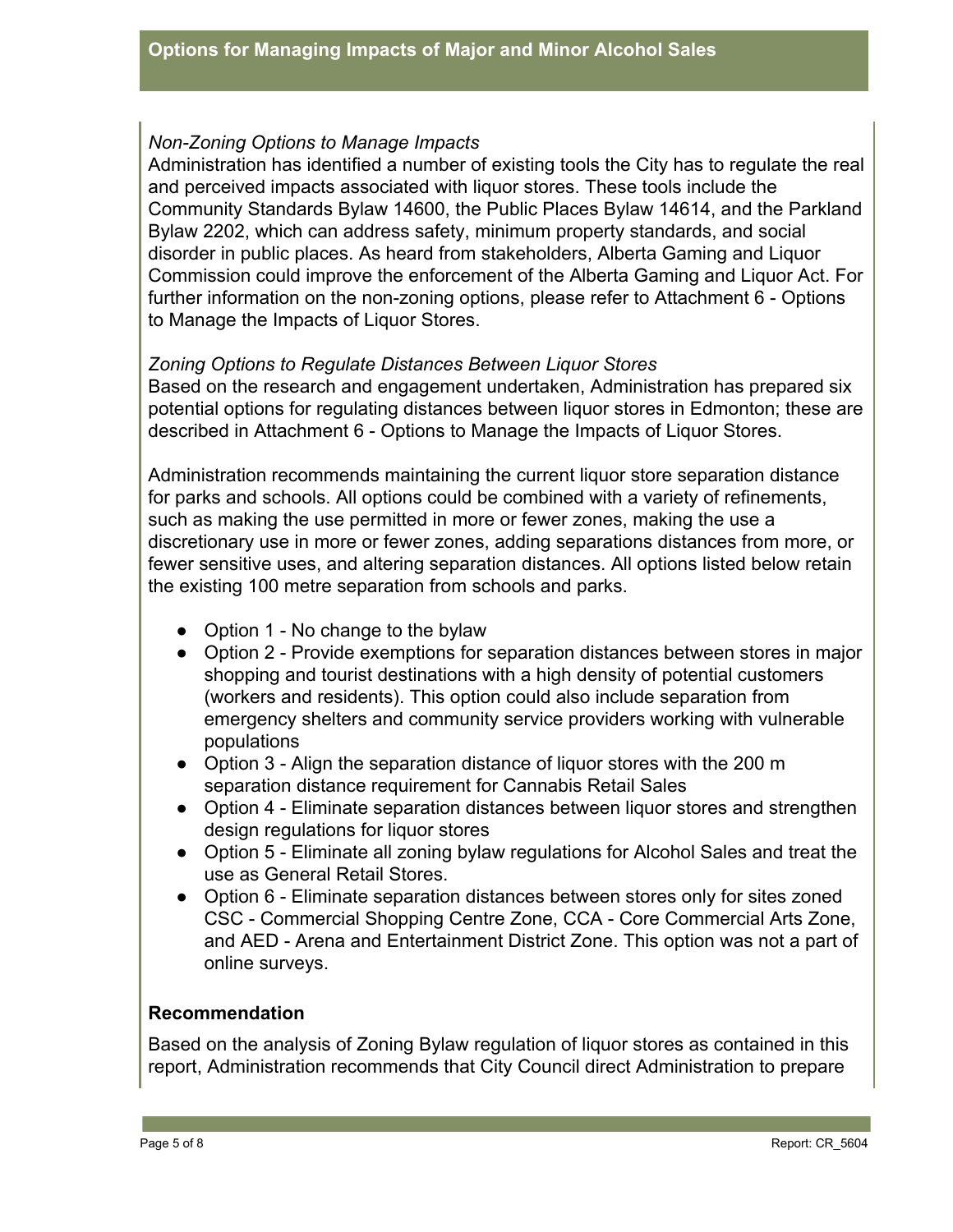amendments generally aligned with Option 4 as described in Attachment 6 - Options to Manage the Impacts of Liquor Stores, to eliminate the separation distances between liquor stores and strengthen design regulations for liquor stores. This option best supports the desired outcomes identified collaboratively with stakeholders to provide certainty and efficient service and a diversity of retailers in the marketplace.

## **Public Engagement**

Administration met with Business Improvement Area executive directors and held an industry and community workshop to determine the impacts associated with liquor stores and to identify options to manage the impacts. Administration met with the Downtown Business Association, the Downtown Community League, a representative of Boyle Street Community Services, and had telephone conversations with representatives with Hope Mission and the Bissell Centre.

To gather feedback on the possible options to manage separation distances between liquor stores, Administration conducted a survey. Feedback on the options and the analysis of the effectiveness of the current separation distance regulations informed Administration's recommendation. For further information on the public engagement undertaken by Administration for this report, please refer to Attachment 5 - What We Heard Report Summary.

A draft version of this report was circulated for review and feedback on June 27, 2018 for a four week period. A list of recipients of the draft report and their feedback can be found at the end of Attachment 5 - What We Heard Report Summary.

#### **Corporate Outcomes and Performance Management**

| Corporate Outcome(s): Edmonton is a safe city                                                     |                                                                                                                     |                  |            |  |  |  |  |  |
|---------------------------------------------------------------------------------------------------|---------------------------------------------------------------------------------------------------------------------|------------------|------------|--|--|--|--|--|
| Outcome(s)                                                                                        | Measure(s)                                                                                                          | Result(s)        | Target(s)  |  |  |  |  |  |
| Regulations and services<br>enhance public safety and<br>wellness                                 | Edmontonians' Assessment:<br>Well-designed Attractive City (%<br>of survey respondents who<br>agree/strongly agree) | 53% (2016)       | 55% (2018) |  |  |  |  |  |
| Corporate Outcome(s): Edmonton has a globally competitive and entrepreneurial<br>business climate |                                                                                                                     |                  |            |  |  |  |  |  |
| Outcome(s)                                                                                        | Measure(s)                                                                                                          | <b>Result(s)</b> | Target(s)  |  |  |  |  |  |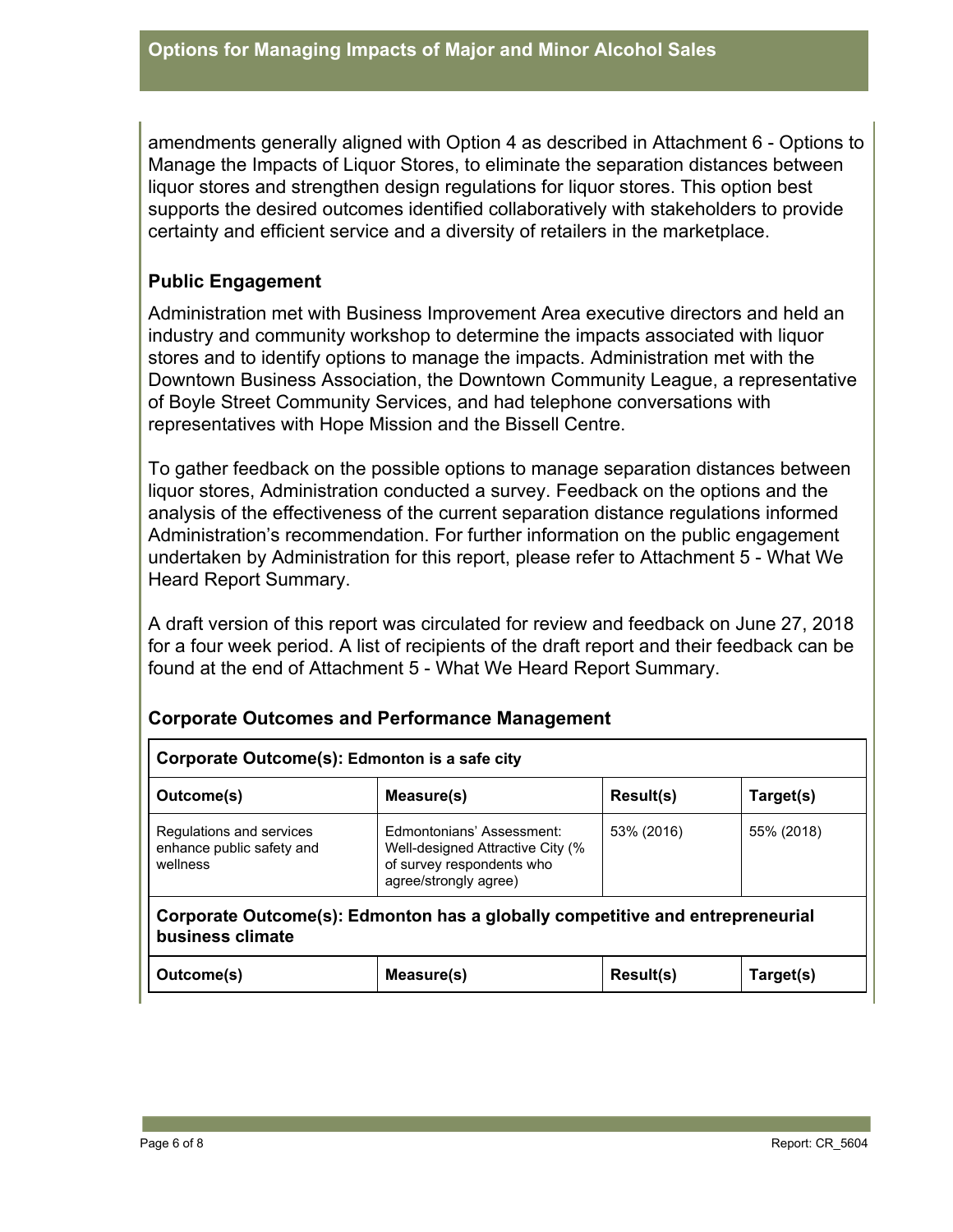# **Options for Managing Impacts of Major and Minor Alcohol Sales**

| Effective and efficient service<br>delivery: City of Edmonton<br>Services do not increase barriers<br>to economic growth | Number of development permit<br>applications for alcohol sales<br>refused by the City that are<br>approved by the Subdivision and<br>Development Appeal Board | 5 of 6 (2017) | 2019 : Reduce to<br>zero<br>(Elimination of<br>separation<br>distance<br>requirement will<br>reduce refusals<br>appealed to<br>Subdivision and<br>Development<br>Appeal Board) |
|--------------------------------------------------------------------------------------------------------------------------|---------------------------------------------------------------------------------------------------------------------------------------------------------------|---------------|--------------------------------------------------------------------------------------------------------------------------------------------------------------------------------|
| Business friendly services and<br>regulations support a strong<br>economy                                                | Number of licences for liquor<br>stores - Alcohol Sales<br>[Consumption Off-Premises]                                                                         | 2018: 249     | n/a                                                                                                                                                                            |
| City of Edmonton services,<br>regulations, and land use plans<br>are business-friendly and support<br>a strong economy   | Completion of proposed<br>amendments                                                                                                                          | n/a           | 2019                                                                                                                                                                           |

### **Risk Assessment**

| <b>Risk</b><br><b>Element</b> | <b>Risk</b><br><b>Description</b>                                                                                                         | Likelihood        | Impact            | <b>Risk Score</b><br>(with current<br>mitigations) | <b>Current</b><br><b>Mitigations</b>                                                                                          | <b>Potential</b><br><b>Future</b><br><b>Mitigations</b>                                                                 |
|-------------------------------|-------------------------------------------------------------------------------------------------------------------------------------------|-------------------|-------------------|----------------------------------------------------|-------------------------------------------------------------------------------------------------------------------------------|-------------------------------------------------------------------------------------------------------------------------|
| Customers/<br>Citizens        | Current process<br>of obtaining<br>development<br>permits for<br>businesses is<br>challenging and<br>leads to poor<br>customer<br>service | $3 -$<br>possible | $2 -$<br>moderate | $6 -$<br>low                                       | Proposed to<br>amend<br>requirements in<br>Zoning Bylaw<br>12800 help<br>reduce barriers<br>for liquor stores                 | Further<br>refinement of<br>Zoning Bylaw<br>12800 to adjust<br>regulatory<br>requirements                               |
| Public<br>perception          | Increased<br>number of liquor<br>stores may<br>impact<br>neighbourhoods<br>, businesses<br>and vulnerable<br>populations                  | $3 -$<br>possible | $2 -$<br>moderate | $6 -$<br>low                                       | Engaging<br>Edmontonians<br>to understand<br>values and<br>priorities<br>around<br>regulating<br>liquor stores in<br>Edmonton | Public<br>consultation<br>and further<br>refinement of<br>Zoning Bylaw<br>12800 to adjust<br>regulatory<br>requirements |

#### **Attachments**

- 1. History of Zoning Bylaw 12800 Alcohol Sales Regulations
- 2. Liquor Store Impact Analysis within the Edmonton Context
- 3. Jurisdiction Comparison
- 4. Literature Review on the Impacts Associated with Liquor Stores